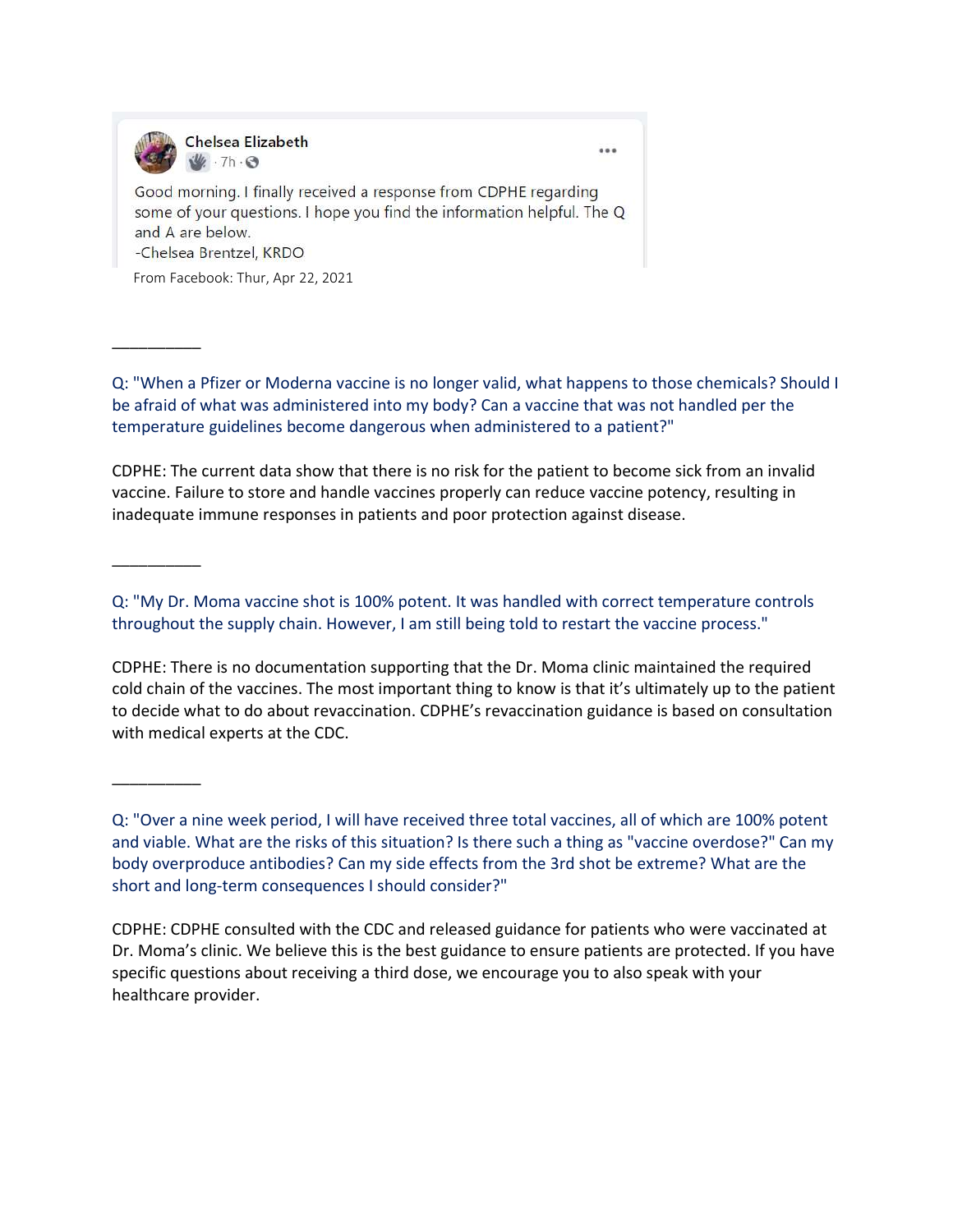Q: "We, the FB group seeing conflicting info about advice on 3 shots, some local docs say no, some yes. I am getting 3rd shot next week, following CDC guidelines, can they CDPHE provide anything in writing, like a study, defending that decision. So far, all the studies we've seen have the 3rd shot given 6 months from later, not 21 days"

\_\_\_\_\_\_\_\_\_\_

\_\_\_\_\_\_\_\_\_\_

\_\_\_\_\_\_\_\_\_\_

CDPHE: Both Pfizer and Moderna are currently studying the safety and effectiveness of booster doses. There is a difference between receiving a booster dose 6 months after a valid two-dose series, and receiving additional doses as part of revaccination following invalid previous doses. CDPHE consulted with the CDC and released guidance for patients who were vaccinated at Dr. Moma's clinic. We believe this is the best guidance to ensure patients are protected.

Q: "Biggest worry is if manufacturers got mixed together. I had two shots, my card pre-filled out at reception, then I could take my pick of injection rooms, and apparently both shots given out in each room. 1st shot 3/20, 2nd 4/9, about an hour before shut down"

CDPHE: Patients should have received two doses of the same vaccine. If someone did receive one of each, they should plan to receive one additional dose of the same type of vaccine as their most recent dose. If their second dose was Moderna, they should receive another Moderna dose at least 28 days after your second dose. If their second dose was Pfizer, they should receive another Pfizer vaccine at least 21 days after your second dose.

The safety and efficacy of a mixed-product vaccine series have not been evaluated, and should be approached cautiously. In exceptional situations in which the vaccine product given for the first dose cannot be determined or is no longer available, any available mRNA COVID-19 vaccine may be administered at a minimum interval of 28 days between doses to complete the mRNA COVID-19 vaccination series. If, for some exceptional reason, you receive a different product for your second dose, you do not need to repeat the vaccination again with additional doses.

In the event individuals receive a different second dose under exceptional circumstances, no additional precautions are necessary.

In the case of the Dr. Moma clinic, if individuals do not know what vaccine they received, they can receive either mRNA vaccine as part of revaccination.

CDPHE: We expect vaccine cards will still be valid with three doses shown on the card.

Q: "What do we do with vax cards? Mine shows two shots, by next week 3...can we get guidance from CDPHE on if/how these will be accepted by industry, like airlines?"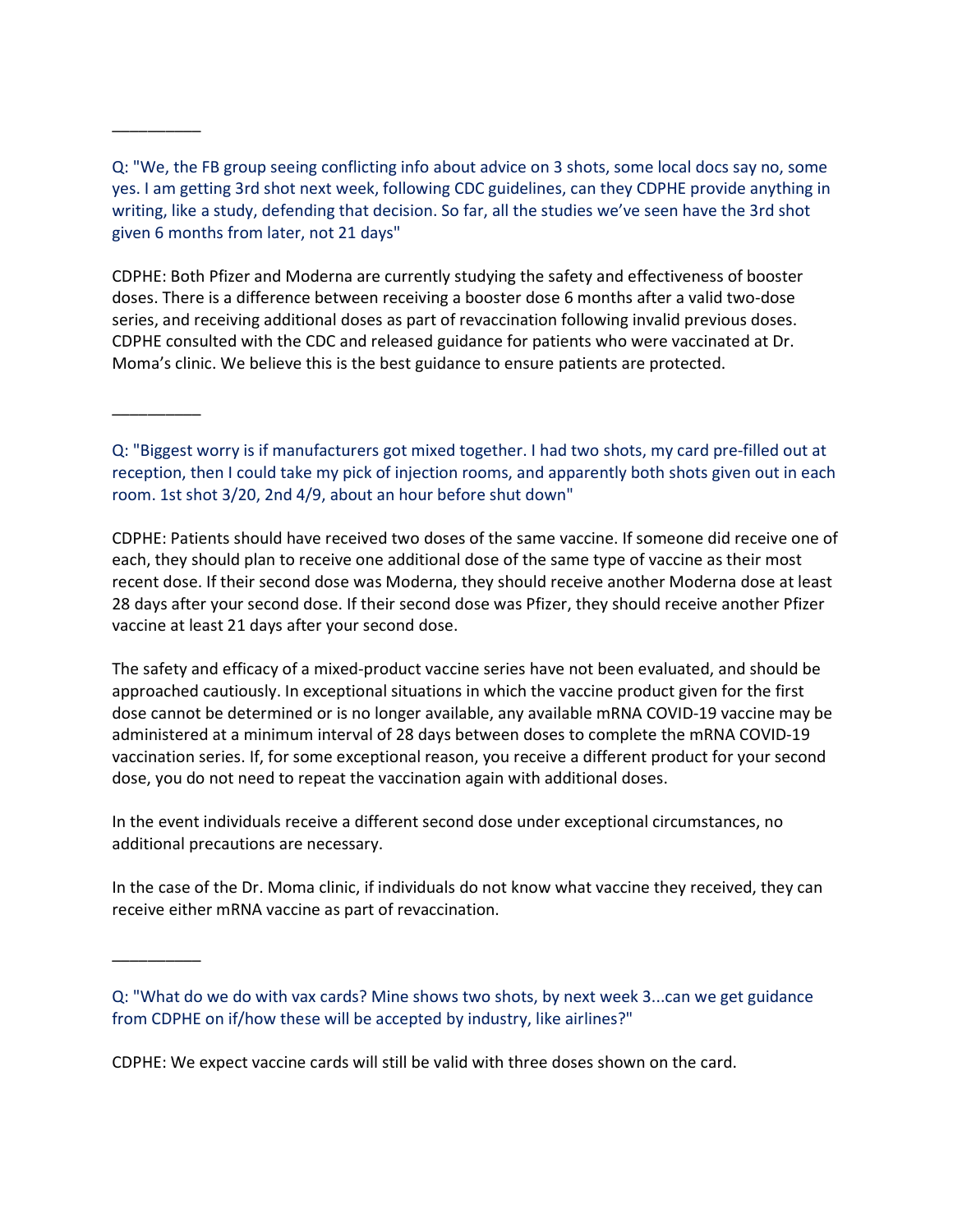## Q: "Has anyone seen her cold storage, and are there really logs"

CDPHE: CDPHE has obtained a copy of the clinic's paper temperature logs and received photos of the clinic's vaccine storage unit. At the on site visit, they did not have a digital data logger for recording the vaccine storage unit's temperatures, as required.

\_\_\_\_\_\_\_\_\_\_

\_\_\_\_\_\_\_\_\_\_

Q: "Why has CDPHE been so absent in assisting us with our questions. Thankful for our local journalists, doing their job for us. CDPHE is definitely in "avoid a lawsuit" mode, and not in full disclosure mode"

CDPHE: CDPHE has communicated directly with people affected by vaccine administration at this site, providing them specific guidance for revaccination depending on how many doses they received at the Dr. Moma clinic as well as multiple options for additional vaccine appointments. We have also provided information to the statewide hotline so people can call 1-877-CO VAX CO (1-877- 268-2926) to get additional answers to questions, and we will continue correspondence directly with people affected because we feel it's our obligation to make sure they feel comfortable moving forward, and we hope they choose to get re-vaccinated.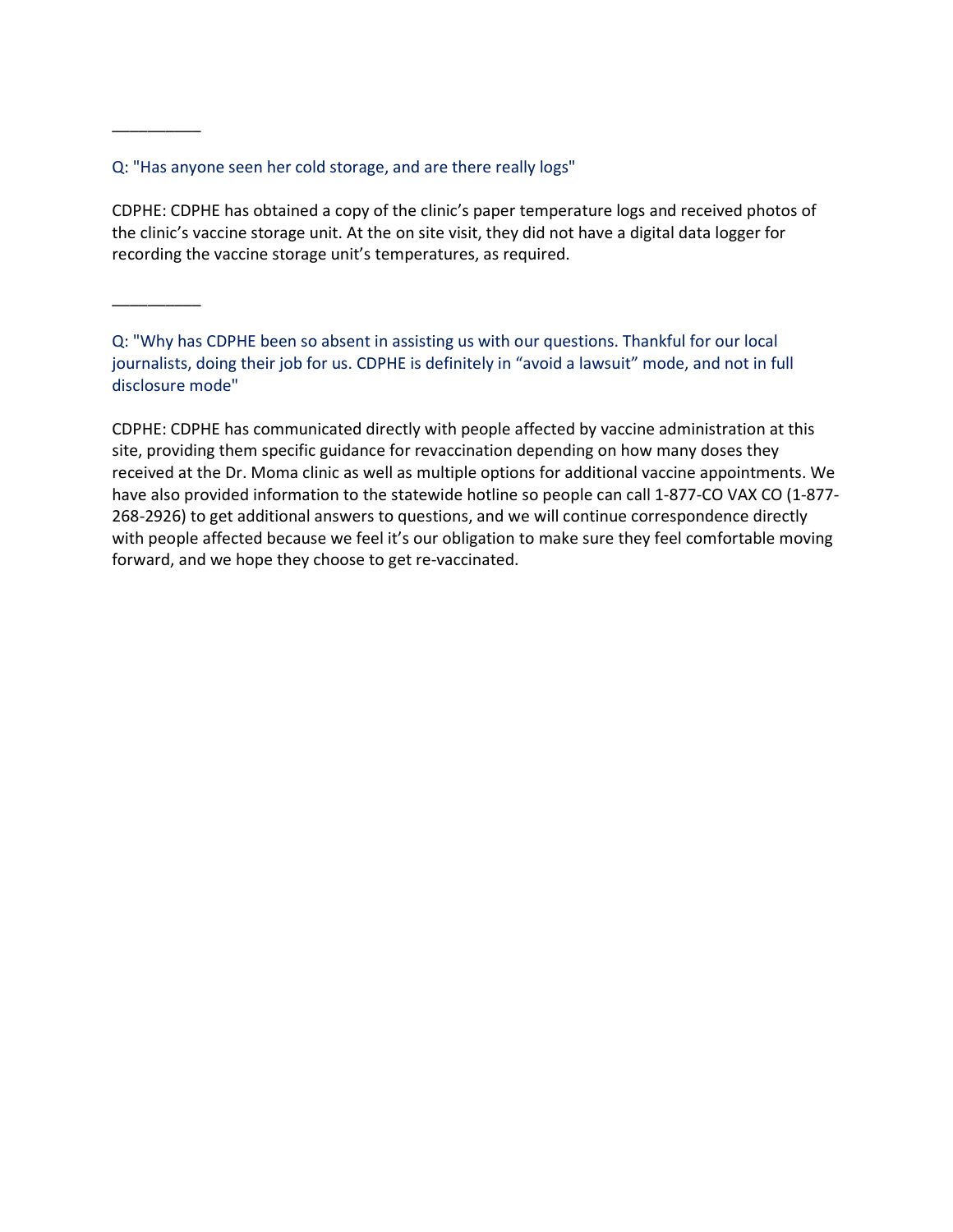\_\_\_\_\_\_\_\_\_\_

\_\_\_\_\_\_\_\_\_\_

CDPHE: CDC has provided the following guidance regarding antibody testing: Antibody testing is not currently recommended to assess for immunity to SARS-CoV-2 following COVID-19 vaccination because the clinical utility of post-vaccination testing has not been established. Antibody tests currently authorized under an EUA have variable sensitivity, specificity, as well as positive and negative predictive values, and are not authorized for the assessment of immune response in vaccinated people. Furthermore, the serologic correlates of protection have not been established, and antibody testing does not evaluate the cellular immune response, which may also play a role in vaccine-mediated protection.

Finally, antibody testing against nucleocapsid will not detect immune responses resulting from vaccination, but patients may not always know what type of antibody test was used. If antibody testing was performed following vaccination, additional doses of the same or different COVID-19 vaccines are not recommended based on antibody test results at this time. If antibody testing was done after the first dose of an mRNA vaccine, the vaccination series should be completed regardless of the antibody test result.

CDPHE: "The site attested to having the equipment that is required per the CDC and the state is investigating whether they were compliant with their attestation. Part of what the state is investigating is their record management and it is possible that the records were inaccurate in terms of which lot people were given. Out of an abundance of caution, the state conferred with CDC and decided that it is prudent for anyone affected to restart their series since the vaccine may not be viable and the records are not sufficient.

Q: "I would like to know if the health department will consider our vaccine dose given at MOMA as valid if an antibody test demonstrates a sufficient level of antibodies. My daughter who is 16 received her vaccine there and had side effects with first shot. I do not intend to blindly give her three doses. I will be getting an antibody test as per medical advice. I do not want to later find out she needs proof of two dose regimen for school or travel and CDPHE won't consider her validly vaccinated despite antibody testing evidence. I also want to know what is the likelihood she received moderna vs Pfizer. We went on 4/7."

Q: "Did Dr. Moma have the technology/appliances to properly store vaccines for an extended period? In the thread, it has come to light that we "received" the same lot as another patron 8 days before us which would have required very cold storage to even be plausibly acceptable. We find it hard to believe we were still getting that same lot 8 days later on a day when over 450 people were vaccinated in a single day."

Pfizer vaccine can be stored between -25°C and -15°C for up to two weeks and between 2°C and 8°C for 120 hours. Moderna vaccine can be stored between 2°C and 8°C for up to 30 days.